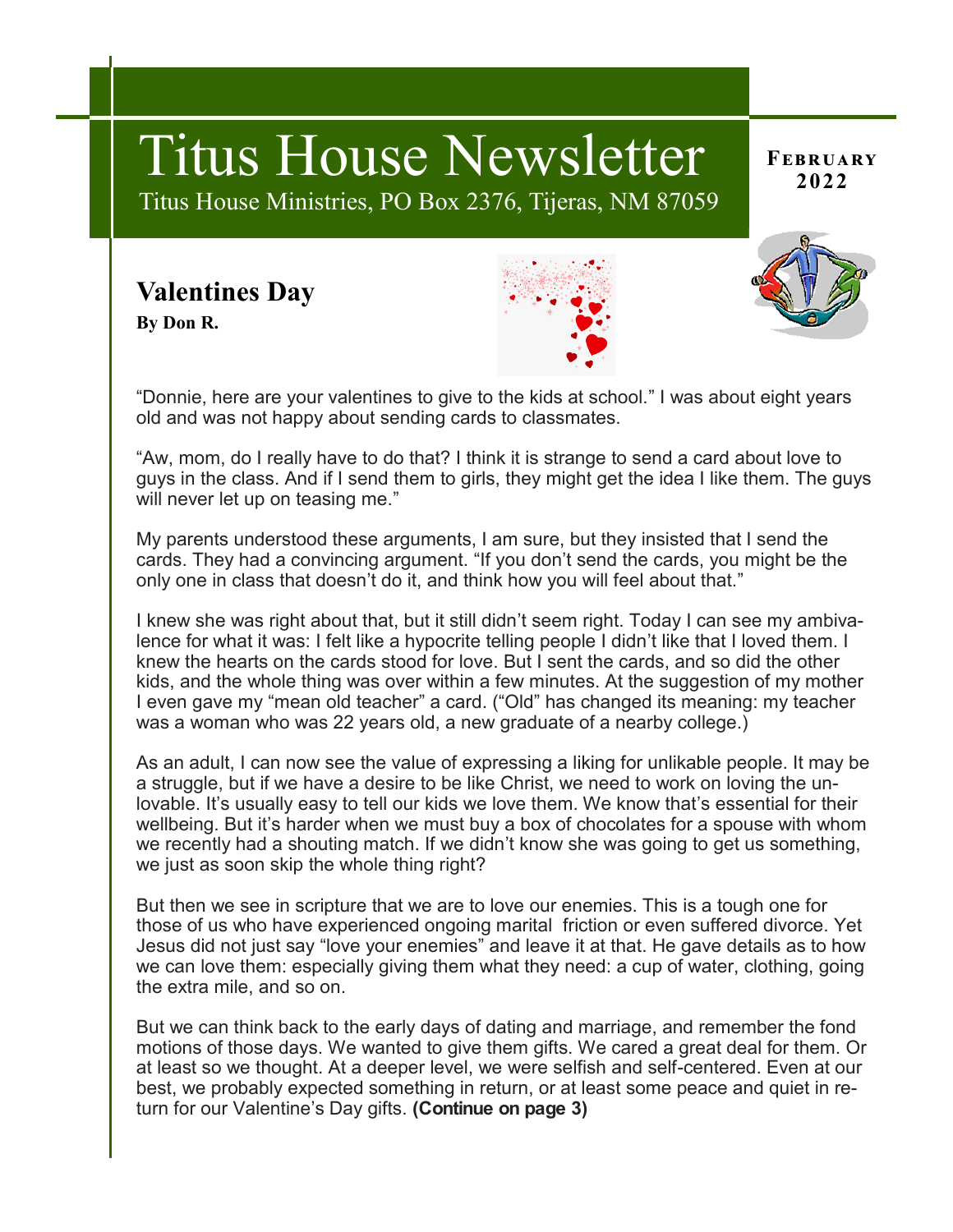

#### **New SORNA Regulations Issued - effective Jan. 7, 2022 They will impact everybody on the registry. By Bill Dobbs, Dobbs Wire**

In the last months of the Trump administration the Department of Justice (DOJ) suddenly issued draft regulations under the federal Sex Offender Registration and Notification Act (SORNA). The draft regulations were published as required and hundreds of comments received. After the comment period ended there was no response from the government. The silence continued as Trump exited and Biden took office.

Any hopes that Biden might simply do nothing and leave the regulations in limbo evaporated. The Dec. 8 Federal

Register has the finalized regulations. They're lengthy and complicated, lots of questions as to what they mean and how they will be enforced. Without a doubt these federal regulations will make life even more hellish for the hundreds of thousands  $(900,000+)$  in 2018 according to National Center for Missing and Exploited Children) listed on state sex offense registries - counting their families and significant others, several million people will be impacted.

**While the states** are at the center of registration matters, these changes expand the responsibilities that registrants

have under federal law, creating more trip wires and opportunities for prosecution. The screws are being tightened, again. The existing registry regime has produced no benefit to public safety. A more draconian regime will not change that. As of 2021 every state has had a registry for 25 years. There's still no coherent cry to get rid of these ineffective, destructive laws. I hope these SORNA changes will bring more people into this fight.

### **Dear Registrants, Family Members and Supporters -**

The Alliance for Constitutional Sex Offense Laws (ACSOL) today filed a complaint regarding the new SORNA regulations with the Inspector General of the U.S. Department of Justice. According to that complaint, the regulations are unlawful for several reasons.

First, the regulations are not based on empirical evidence which demonstrate that most individuals required to register no longer pose a current risk to society. This evidence includes studies conduct by and reports issued by both government and academic sources. Second, the regulations create an unfunded mandate upon both state and local governments such as multiple registrations each year for some individuals. Third, the regulations violate the federal commerce clause because they exceed the federal government's jurisdiction regarding individuals.

Fourth, the regulations violate the First Amendment because they limit individuals' right to free speech by requiring the disclosure of remote communication identifiers. This restriction has a chilling effect upon free speech. Fifth, the regulations fail to provide adequate due process to individuals in violation of the Fifth Amendment. Finally, the regulations are vague and ambiguous which make it difficult if not impossible to comply with.

The Inspector General is responsible for taking action in cases involving fraud, waste or abuse. The new SORNA regulations will result in the waste of millions of taxpayer dollars at every level of government -- federal, state and local.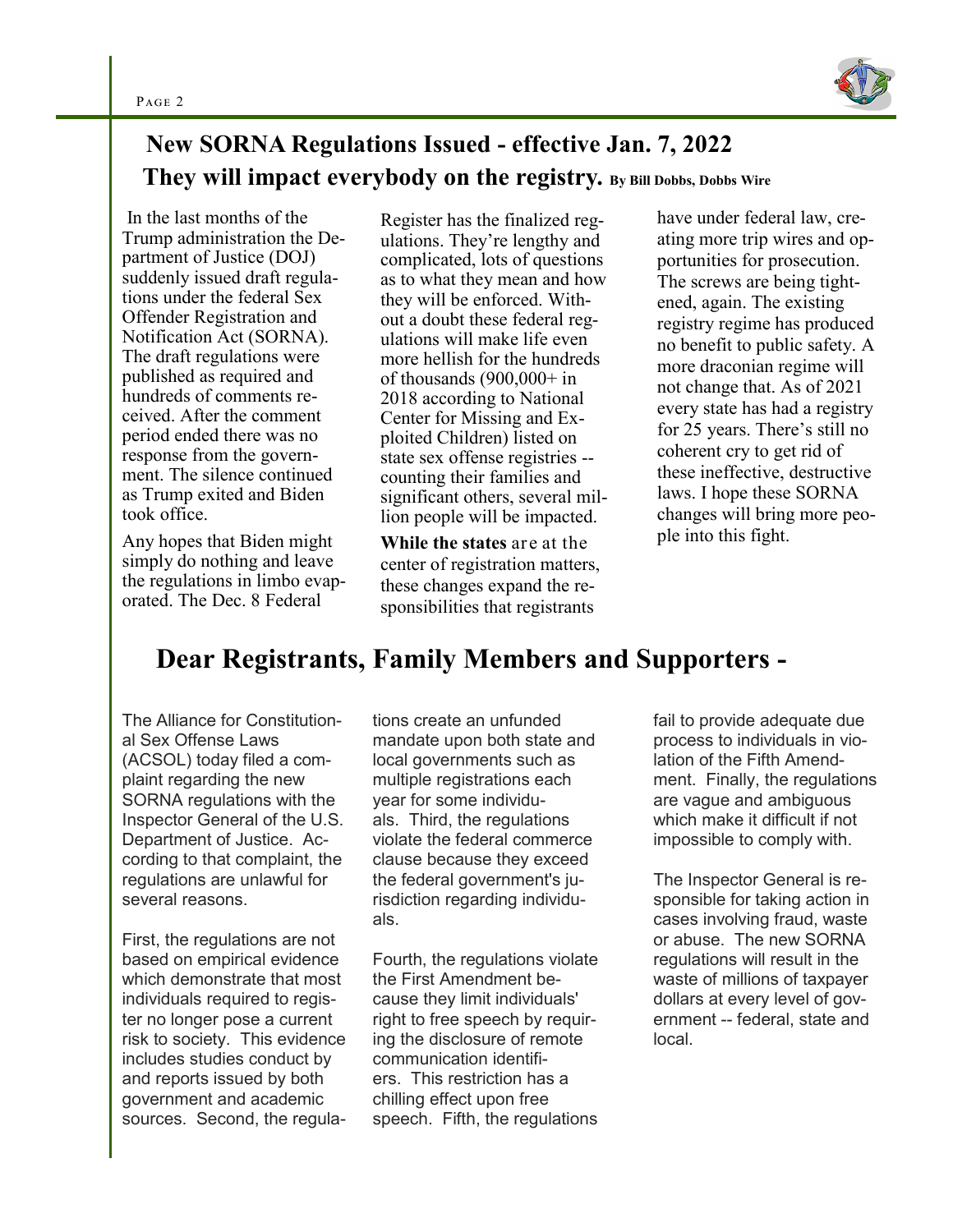

#### **Valentines Day**

That deeper level reveals what theologians call the sin nature or the fallenness of humanity. Even our purest love for another person has been contaminated by sin. C. S. Lewis wrote "All this flashy rhetoric about loving you, I never had a selfless thought since I was born." He writes about wanting peace reassurance, pleasure, the goals I seek,"and the frightening idea that "I cannot crawl outside my skin." In other words, we must struggle to see another person's viewpoint, even when we love them. The shouting on the phone I sometimes saw in prison may reveal that we often don't struggle hard enough to understand. To hear what they are really saying is an expression of love.

If we are so self-centered, how is it that we can love another person? A key is being loved. It is easier to love when one has received love as a child. But even as adults experience the love of others. And, most importantly, we are loved by God. That's a given. John 3:16 tells us that he loved us enough to sacrifice his own son life for our benefit. We can have a relationship with God because of the love he gave.

Once we have experienced the love of God, we can more clearly see our own limitations in loving. The poem by C. S. Lewis continues: "Now you have taught me my lack; I see the chasm." Just as there was a gulf between us and God before we turn to him in faith, there is also a gulf between us and others around us. That gulf or chasm extends to our kids, our spouse, and most everyone in our lives. But realizing that divide exists is the first step to bridging the divide.

Again C. S. Lewis comments: "Everything You are, was making my heart into a bridge by which I might get back from exile." God provides the bridge, which is Jesus Christ, a pathway connecting us with God, from whom we have been separated by our sin. But just as we realize that fact, C. S. Lewis adds, "And now the bridge is breaking." What is breaking? The bridge, Jesus, was broken by dying for us. And in his brokenness, we fall from our selfimagined security and selfconfidence. The same is true in our human relationships: we realize how fragile relationships can be

when they are broken.

The concluding lines of the poem by C. S. Lewis reads: "For this I bless you as the ruin falls. The pains you give me are more precious than all other gains." Our ruined lives fall apart, and now God can pick us up and re-create us through his love. The pain involved is a precious gift, as it allows us to step away from what we imagined ourselves to be, to admit that we really do fall short, and then let God give us a stronger source of confidence—his love and his guidance.

Those in prison and we who are outside that are on the registry, have been broken by that experience, whether they realize it or not. It certainly was the case with me. It is not easy following all the rules of the registry, and being incarcerated with people we would prefer to avoid. But that pain forces us to rely upon God in ways that we would not otherwise. It is by his love that he shows us how to love others. It is out of our brokenness that we rely upon him more completely in every area of life.